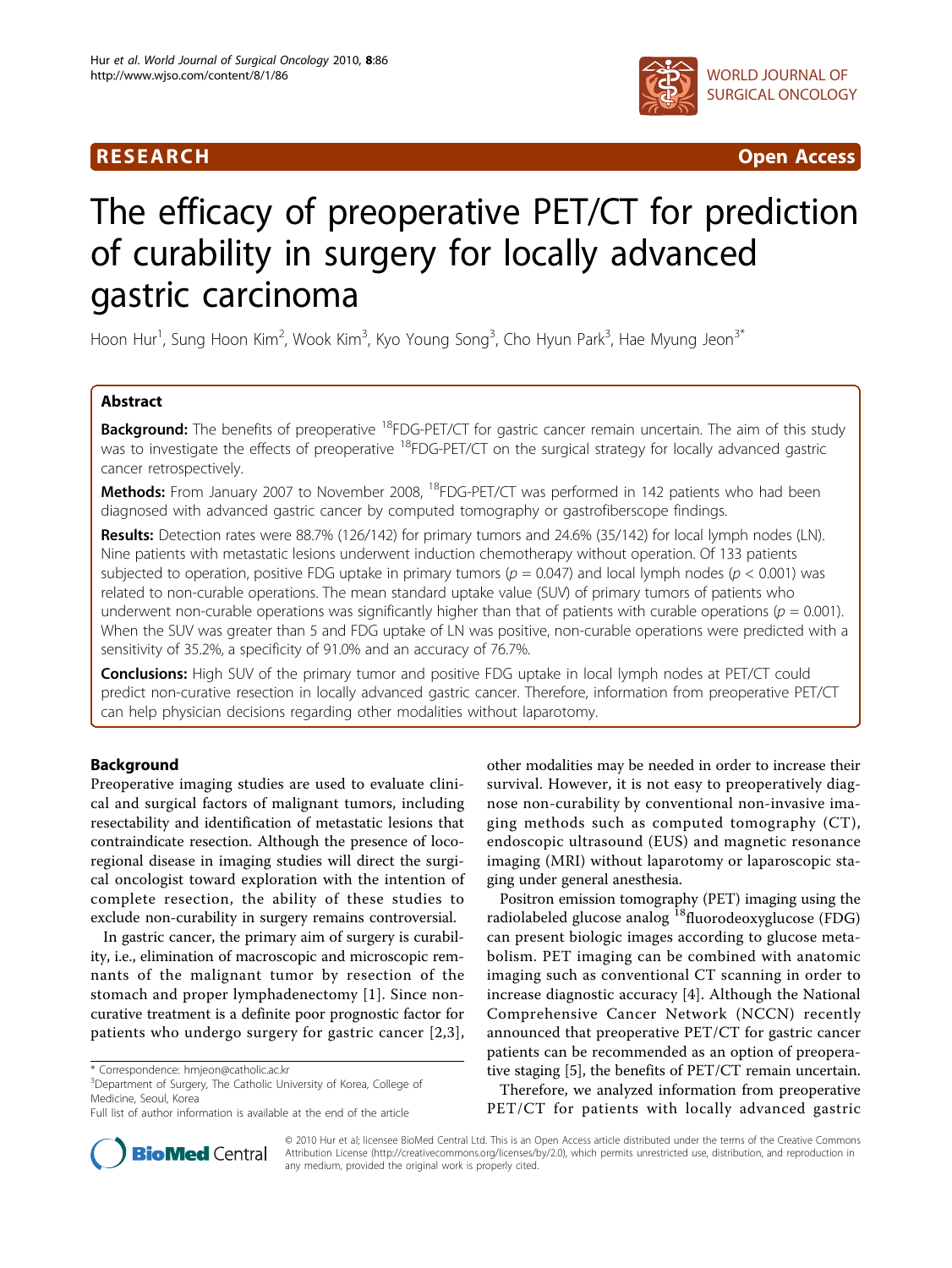cancer and compared it with the surgical results, retrospectively. Uptake of FDG in the primary tumor or local lymph node and the standardized uptake value (SUV) were investigated for their potential in preoperative prediction of non-curative surgery. Thus, the aim of this study was to investigate the effects of preoperative PET/ CT on the surgical strategy in gastric cancer patients.

# Methods

## Patient selection and study

From January 2007 to November 2008, our institution performed whole body  $^{18}$ F-FDG PET/CT scans for 142 consecutive patients about three days before surgery. These patients had been pathologically diagnosed with gastric adenocarcinoma by endoscopic biopsy and suspected of having advanced gastric cancer by endoscopic findings or conventional enhanced CT scans. They underwent careful physical examinations and other imaging studies such as bone scans and chest radiography in order to exclude distant metastasis. We obtained written informed consent from the patients for preoperative PET/CT, and then collected their preoperative staging data and surgical results for this retrospective study.

# PET/CT imaging

Before PET/CT scanning, all patients fasted for at least 6 hours. Patients were confirmed to have blood sugar levels below 130 mg/mL and rested for approximately 45 minutes before receiving an intravenous injection of 440 MBq of 18F-FDG. Scanning began 60 minutes later. A combined PET/CT in-line system (Biograph LSD, Siemens, Knoxville, TN) was used for all data collection. CT scanning was performed from the orbitomeatal line to the upper thigh (30 mA; 130 kV; 5 mm-thick sections) prior to PET. PET was then immediately conducted over the same body region with 6-8 bed positions, with 2 min acquisition time per bed position.

## Interpretation of PET/CT

PET/CT images were reviewed at a workstation with fusion software (Syngo, Siemens, Knoxville, TN) by a nuclear medicine physician who was given information about the clinical findings in the patient. The images were analyzed for the site and amount of positive FDG uptake; FDG uptake was defined as qualitatively positive when focal uptake was higher than normal background FDG activity in the primary tumor, local lymph node and metastatic lesions. FDG uptake in the bowel was regarded as positive when there was wall thickening of the same bowel at CT scan. The FDG uptake activity within each lesion was corrected by the administered dose and the patient weight to produce a maximum standardized uptake value (SUV). For this study, we only evaluated the SUV to primary tumors.

# Conventional CT scan

Conventional abdominal enhanced CT scanning (Light-Speed VCT, GE Healthcare, Milwaukee, WI) was performed after intravenous administration of contrast agents, with 5- to 10-mm slice thickness from the diaphragm to the symphysis pubis. The image was also reviewed by a radiologist who was provided with patient information. Non-curable operation was defined on CT scans when suspicious findings met the criterion of metastatic or non-resectable primary tumors in the surgical strategy.

## Treatment Plan

In our institution, we have the following treatment strategy for gastric cancer: patients who have metastatic lesions in either PET/CT or CT are started on induction chemotherapy with or without pathologic confirmation. Metastatic lesions of gastric cancer include liver and retroperitoneal lymph nodes or seeding into the peritoneum. A non-resectable primary tumor is indicated by pancreatic or duodenal invasion requiring pancreaticoduodenectomy, or invasion into the root of the mesocolon. Cases with only one modality of PET/CT and CT showing metastatic or non-resectable primary tumors undergo additional imaging studies such as magnetic resonance image (MRI) and ultrasound (US). Patients with suspicious metastatic lesions in the imaging study are subjected to surgical staging.

## Surgery

If the patient had suspicious metastatic lesions or a nonresectable primary tumor in the imaging studies, we first performed a minilaparotomy in order to confirm metastasis or the possibility of resectability. The abdominal incision was extended in cases with resectability in the surgical findings, and then surgery was performed by conventional open gastrectomy with over D1 plus beta lymphadenectomy with the intention of curability. Noncurable operation was defined when we performed open and close bypass surgery without tumor resection due to metastatic lesions in other organs, the peritoneum and retroperitoneal lymph, or when non-resectable primary tumors were found during surgery. In addition, palliative resection of primary tumors in which microscopic (R1) or macroscopic (R2) tumors remained was also included in the category of non-curative operation.

## Statistical analysis

Statistical analysis was performed with the statistical package for social sciences (SPSS) version 13.0. A Chi-square test was performed in order to evaluate differences of FDG uptake rates in primary tumors or local lymph nodes according to the clinico-pathological factors. The SUVs of curable and non-curable operations were compared by an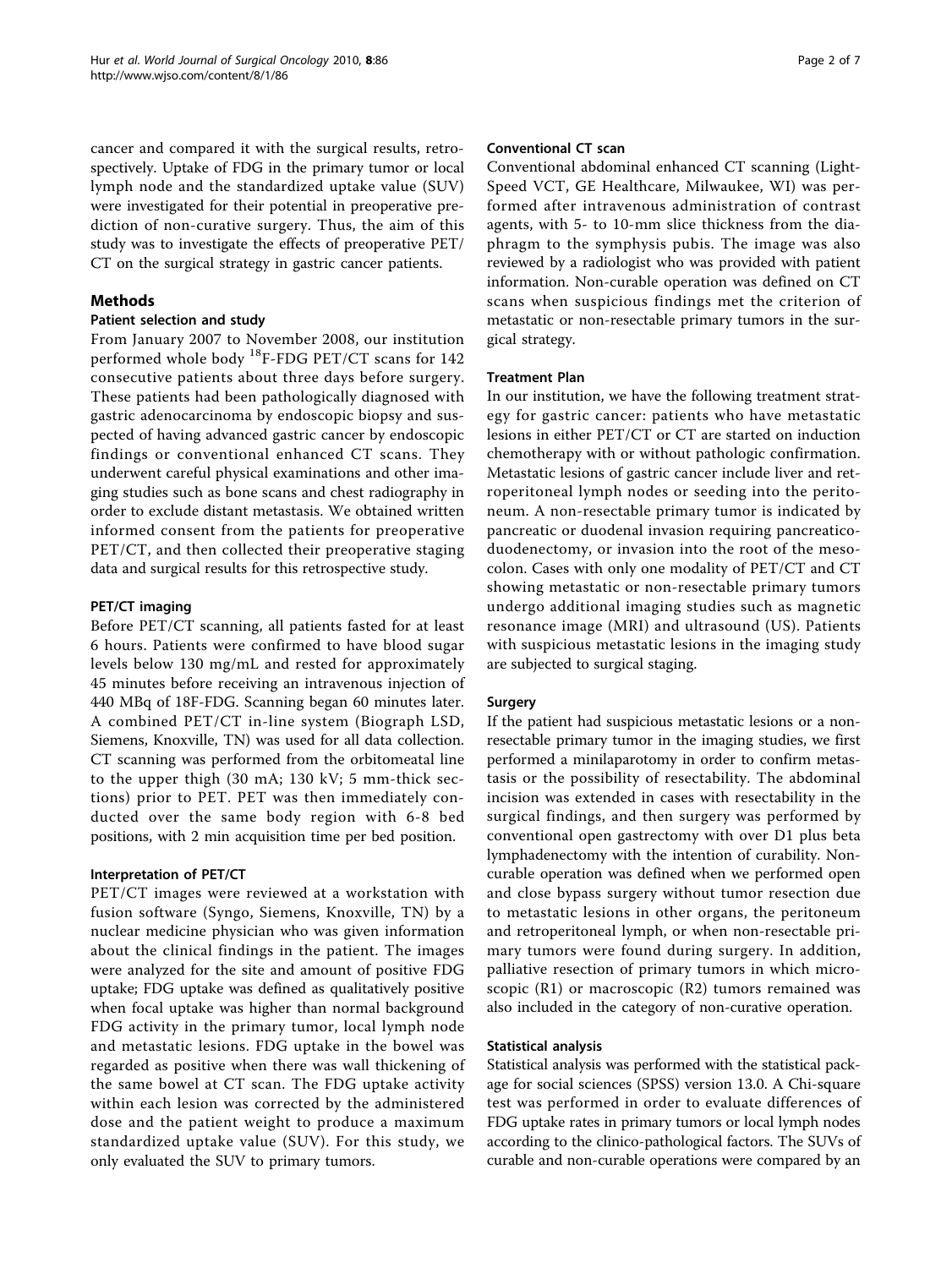independent t-test. The extent to which the SUV differed between a curable and non-curable operation was assessed using receiver operator characteristics (ROC) plots. We plotted ROC curves for SUV to predict non-curable operation, and then calculated sensitivity, specificity, accuracy and the positive predictive value at different SUV cutoffs (5, 7 and 9) as well as positive uptake of local lymph nodes.

### Results

In 142 enrolled patients, the FDG uptake rate of primary tumors was 88.7% (126/142) and that of local lymph nodes was 24.6% (32/142). The mean SUV of primary cancers was 5.7 (range, 1.89-19.06). In 2 patients, other simultaneous malignancies (thyroid cancer and rectal cancer) that the other imaging study could not detect were incidentally found. We performed combined operations for those patients.

Nine patients who had metastatic lesions or nonresectable primary tumors in either PET/CT or conventional CT scan were not operated on. The PET/CT findings of these patients are listed in Table 1, showing that all patients had positive FDG uptake in the primary tumor. We performed operations on the remaining 133 patients and then evaluated the possibility of curative surgery (Fig [1](#page-3-0)).

The clinico-pathological characteristics of the 133 patients who underwent surgery are presented in Table [2.](#page-3-0) The rates of FDG uptake in the primary tumor and local lymph nodes were compared according to age, gender, diabetic mellitus, tumor size, tumor location, histology and curability of operations. Except for noncurative operation (97.1% vs. 84.8%,  $p = 0.047$ ), no factors were significantly correlated with the FDG uptake rate in the primary tumor. Patients with large tumor sizes showed relatively high uptake rates in the primary tumor (92.6% vs. 83.1%,  $p = 0.090$ ). The FDG uptake rate of local lymph nodes was significantly higher in patients who underwent non-curative operations (44.1% vs. 14.1%,  $p < 0.001$ ).

The mean maximum SUV of primary tumors in patients with non-curative operations was  $7.3 \pm 4.5$ (mean  $\pm$  S.D.) and that of patients with curative operations was  $4.4 \pm 3.5$  (mean  $\pm$  S.D.). The difference in SUV between the two groups was significant ( $p =$ 0.001), and a box plot of the SUVs in both groups is presented in Fig [2A.](#page-4-0)

An ROC curve of the maximum SUV was plotted in order to predict non-curative operations, and an area under the curve of 0.730 ( $p < 0.001$ ; 0.629 < 95% C.I. < 0.831) was obtained (Fig [2B](#page-4-0)). We calculated diagnostic indices (sensitivity, specificity, accuracy and positive predictive value) at various SUV cutoffs for primary tumor and lymph node FDG uptake, and then compared these results with predictions from conventional enhanced CT scanning. When the maximum SUV was greater than 5 and the FDG uptake of lymph node was positive, noncurative operation was predicted with a sensitivity of 35.2%, a specificity of 91.0%, an accuracy of 76.7% and a positive predictive value of 57.1%. These values are higher than those obtained using other SUV cutoffs for primary tumors or even with conventional enhanced CT scanning (sensitivity of 17.6%, specificity of 87.9%, accuracy of 69.9% and a positive predictive value of 33.3%) (Table [3\)](#page-4-0).

## **Discussion**

For patients with locally advanced gastric cancer, the preoperative prediction of curability is important because it can prevent unnecessary laparotomies and

| No                       | <b>CT</b> finding                        |                       | <b>PET/CT</b> finding  | <b>Additional study</b>                     |                 |
|--------------------------|------------------------------------------|-----------------------|------------------------|---------------------------------------------|-----------------|
|                          |                                          | Primary<br><b>SUV</b> | Local LN<br><b>SUV</b> | Other uptake                                |                 |
|                          | Lung metastasis                          | 2.97                  | 2.97                   | Lung, Bone                                  | Spine MRI       |
| 2                        | Peritoneal seeding<br>Liver metastasis   | 6.81                  | 5.44                   | Mesentery                                   |                 |
| 3                        | Peritoneal seeding<br>Esophagus invasion | 7.89                  | $\mathbf{0}$           | Distal Esophagus                            |                 |
| $\overline{4}$           | Peritoneal seeding                       | 3.91                  | 3.34                   | Peritoneum                                  |                 |
| 5                        | Peritoneal seeding                       | 3.73                  | 8.15                   | Retroperitoneal LN<br>Lt. supraclaviclar LN |                 |
| 6                        | Liver metastasis                         | 10.73                 | $\Omega$               | Liver                                       | Sono, Liver MRI |
| $\overline{\phantom{1}}$ | Liver metastasis                         | 7.26                  | 12.18                  | Liver                                       | Sono            |
| 8                        | Peritoneal seeding                       | 2.4                   | $\Omega$               | T-colon, Omentum,<br>Retroperitoneal LN     |                 |
| 9                        | Liver metastasis                         | 11.9                  | 0                      | Liver                                       |                 |

Table 1 Study results of patients who underwent induction chemotherapy without operation

PET, positron emission tomography, CT, computed tomography, LN, lymph nodes, SUV, standardized uptake value, MRI, magnetic resonance imaging.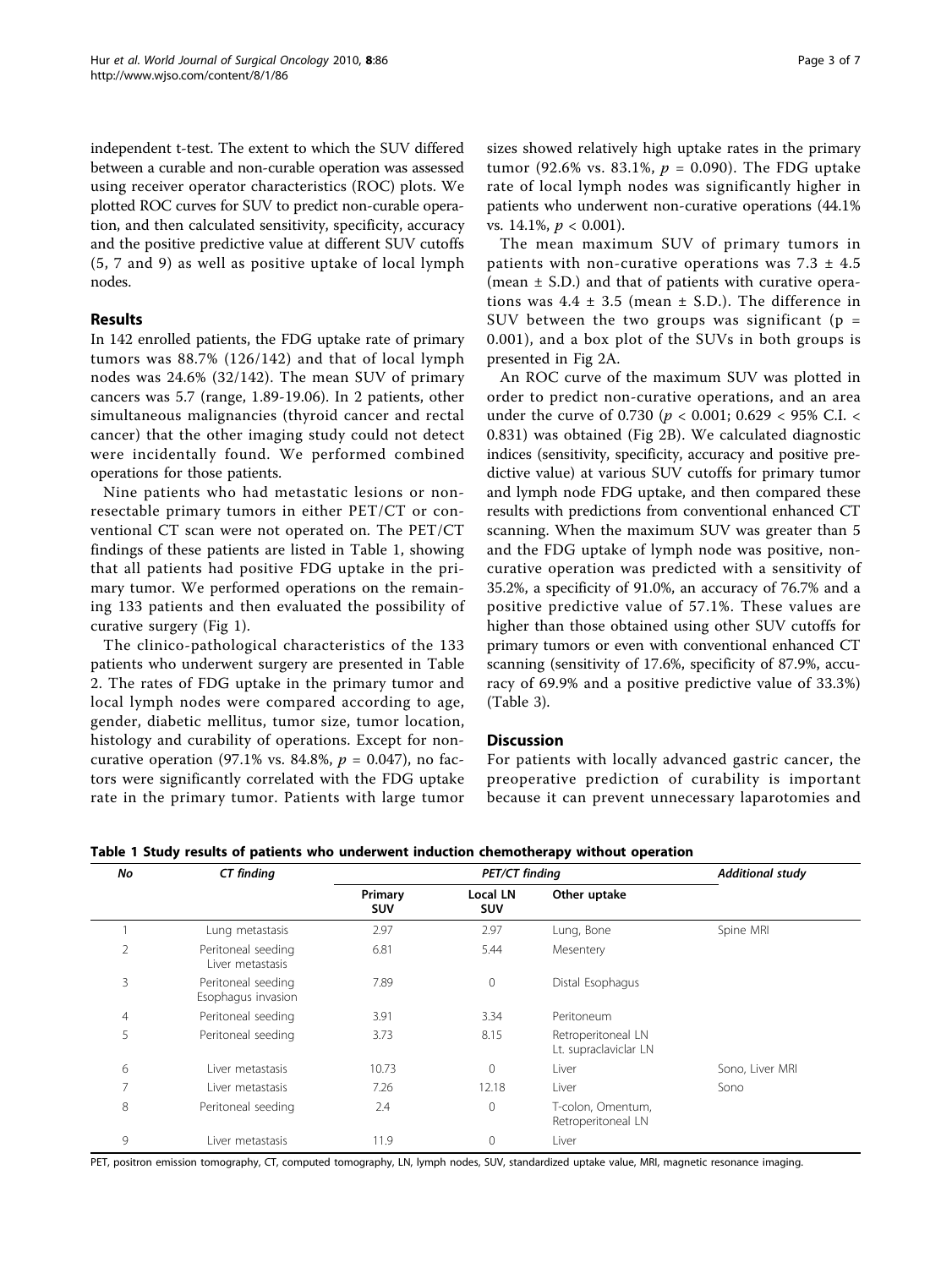<span id="page-3-0"></span>

direct physicians toward treatment with other modalities such as neoadjuvant chemotherapy. Conventional enhanced CT scans are one of the most important imaging methods for preoperative prediction of curability. Therefore, patients diagnosed with definite metastatic lesions (cM1) by CT scan might be treated systemically without surgery. However, the treatment strategy for patients with locally advanced gastric cancer and without definite cM1 lesions has often been decided based on surgical findings following laparotomy or laparoscopic staging [\[6](#page-5-0)]. Our results in patients with locally advanced gastric cancer show that preoperative 18F-FDG PET/CT could provide objective information for decisions regarding treatment strategies such as laparoscopic staging and neoadjuvant chemotherapy.

At present, several studies have reported that FDG-PET is the most sensitive non-invasive imaging strategy for detecting distant metastasis [\[7,8](#page-5-0)]. Therefore, our study was also designed that patients with suspected metastatic lesions on CT scanning accompanied by FDG uptake were started on induction chemotherapy without operation. Previous studies reported that FDG-PET, and not PET/CT, was more sensitive than CT scanning for detecting primary tumors in advanced disease, but inferior to CT for detecting intra-abdominal lymph node metastasis [[8,9\]](#page-5-0). In addition, recent studies showed that FDG-PET had lower sensitivity for detection of lymph nodes metastasis, and even had no definite role as preoperative imaging in gastric cancer [\[10,11\]](#page-6-0). Moreover, studies validating the use of PET/CT in gastric carcinoma are lacking thus far, and most physicians cannot confirm whether adding CT information to FDG-PET will improve diagnostic accuracy. Due to these reasons, the current aims of preoperative PET/CT in most centers that perform operations for gastric cancer patients, including our institution, are as follows: 1) to confirm metastasis by contrast-enhanced CT scan; 2) to investigate metastatic lesions that are not detected by contrast-

|            |                        | n   | FDG uptake in primary tumor |                         |         | FDG uptake in local LN |                          |         |
|------------|------------------------|-----|-----------------------------|-------------------------|---------|------------------------|--------------------------|---------|
|            |                        |     | Yes $(%)$<br>$(n = 117)$    | No $(% )$<br>$(n = 16)$ | p-value | Yes (%)<br>$(n = 29)$  | No $(% )$<br>$(n = 104)$ | p-value |
| Age(years) | <60                    | 53  | 46(86.8)                    | 7(12.1)                 | 0.734   | 11(20.8)               | 42(79.2)                 | 0.811   |
|            | $\geq 60$              | 80  | 71(88.8)                    | 9(10.7)                 |         | 18(22.5)               | 62(77.5)                 |         |
| Gender     | Male                   | 92  | 82(89.1)                    | 10(10.9)                | 0.570   | 22(23.9)               | 70(76.1)                 | 0.378   |
|            | Female                 | 41  | 35(85.4)                    | 6(14.6)                 |         | 7(17.1)                | 34(82.9)                 |         |
| <b>DM</b>  | Positive               | 18  | 16(88.9)                    | 2(11.1)                 | 1.000   | 5(27.8)                | 13(72.2)                 | 0.543   |
|            | Negative               | 115 | 101(87.8)                   | 14(12.2)                |         | 24(20.9)               | 91(79.1)                 |         |
| Size(cm)   | $<$ 5                  | 65  | 54(83.1)                    | 11(16.9)                | 0.090   | 10(15.4)               | 55(84.6)                 | 0.080   |
|            | $\geq 5$               | 68  | 63(92.6)                    | 5(7.4)                  |         | 19(27.9)               | 49(72.1)                 |         |
| Location   | Upper                  | 22  | 20(90.9)                    | 2(9.1)                  | 1.000   | 5(22.7)                | 17(77.3)                 | 0.909   |
|            | Middle and lower       | 111 | 97(87.4)                    | 14(12.6)                |         | 24(21.6)               | 87(78.4)                 |         |
| Histology  | Tubular carcinoma      | 108 | 95(88.0)                    | 13(12.0)                | 1.000   | 25(23.1)               | 83(76.9)                 | 0.435   |
|            | Signet ring/mucinous   | 25  | 22(88.0)                    | 3(12.0)                 |         | 4(16.0)                | 21(84.0)                 |         |
| Curability | Curative operation     | 99  | 84(84.8)                    | 15(15.2)                | 0.047   | 14(14.1)               | 85(85.9)                 | < 0.001 |
|            | Non-curative operation | 34  | 33(97.1)                    | 1(2.9)                  |         | 15(44.1)               | 19(55.9)                 |         |

Table 2 Preoperative and operative findings of PET/CT in patients who underwent operation (n = 133)

PET, positron emission tomography, CT, computed tomography, FDG, fluorodeoxyglucose, LN, lymph nodes, DM, diabetes mellitus.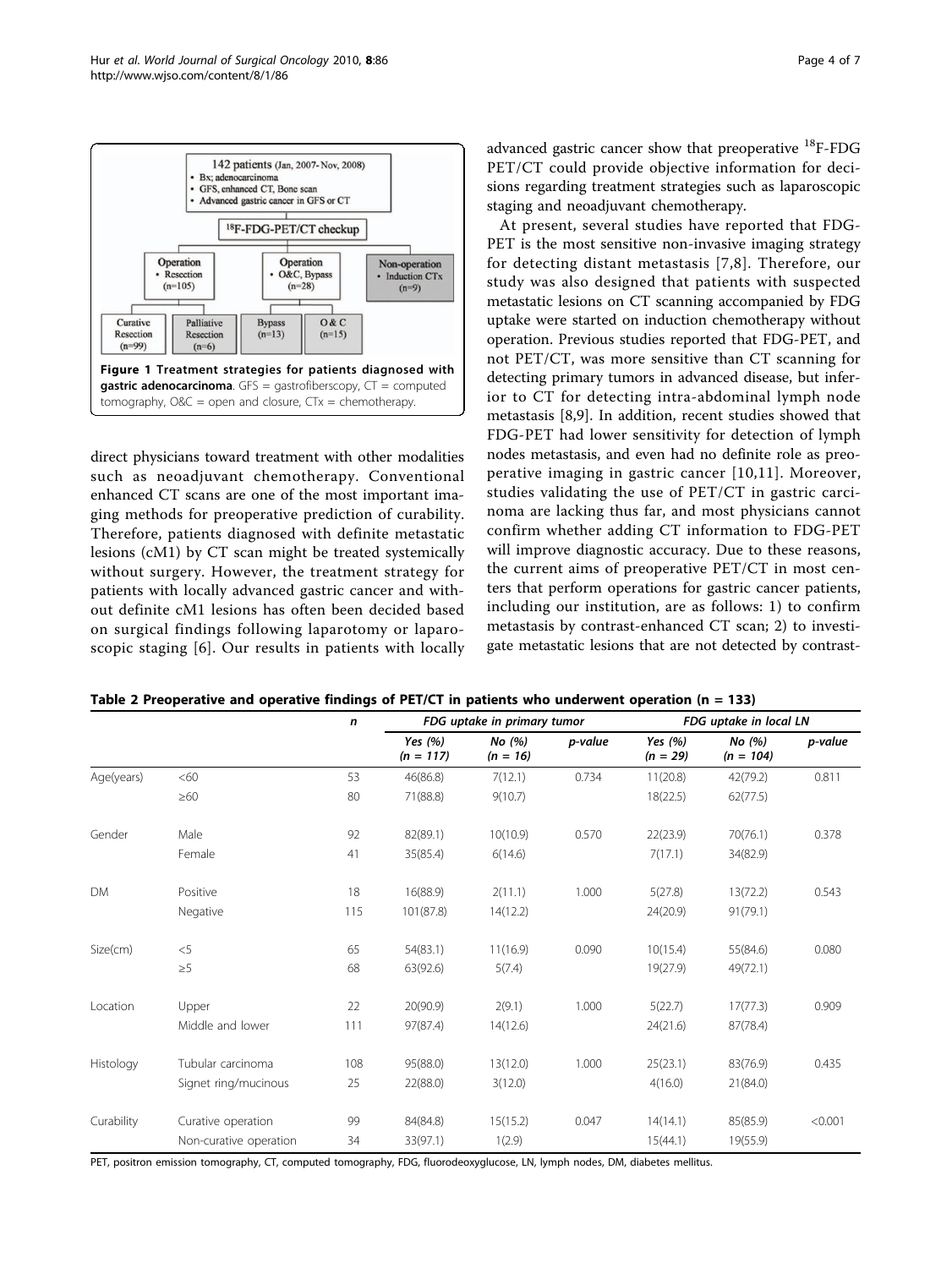enhanced CT scan; 3) to evaluate other hidden simultaneous malignancies that are asymptomatic and undetectable by CT scanning. Contrary to above usage of PET-CT in gastric cancer, we focused on the prediction of surgical finding through the result of preoperative PET-CT. The results of our study suggested that treatment strategy of gastric cancer could be decided according to finding of FDG-PET CT.

With respect to preoperative PET/CT as a tool for surgical strategy decisions, the present study uncovered several relevant results. Using the semi-quantitative feature of FDG-PET/CT, the degree of FDG uptake of the primary tumor and the SUV was analyzed for prediction of curability. The mean SUV of the primary tumor in patients who underwent non-curative surgery was significantly higher than that of patients with curative surgery. Therefore, the SUV of the primary tumor might be a predictive factor for non-curative surgery; this is supported by the results of the ROC curve. When we defined a mean primary tumor SUV of greater than 5.0 and positive uptake of FDG in perigastric lymph nodes as cutoff values for prediction of non-curative resection, the sensitivity, specificity and accuracy were higher than those of

enhanced CT scanning. Therefore, we find that FDG-PET/CT may be a tool for decisions concerning laparoscopic staging or neoadjuvant chemotherapy.

SUV values are common indices of tracer uptake in studies with PET, and can be calculated from the radioactivity of tumors following injection of fluorine 18F-FDG according to body weight and physical decay [[12](#page-6-0)]. The possibility of applying the SUV to preoperative PET/CT as a predictor for curability is explained by the following. The SUV may represent the growth rate of malignant tumors. Several reports have described that glucose utilization is higher in rapidly growing tumors than in less aggressive neoplasia [[13,14\]](#page-6-0). In our study, the mean SUV was correlated with curability of advanced gastric cancer.

Diagnostic laparoscopy for the staging of gastric cancer has the benefit for diagnosis of radiographically occult metastatic disease. However, laparoscopic staging requires general anesthesia and many studies have reported that most patients who undergo laparoscopic staging also have to undergo laparotomy [\[15-17\]](#page-6-0). In addition, animal studies have shown that pneumoperitoneum due to laparoscopic examination could impair immunity and promote tumor growth [\[18-20\]](#page-6-0). Therefore, the routine use of laparoscopic



|                                                    | n  | Sensitivity | <b>Specificity</b> | Accuracy | Positive predictive value |
|----------------------------------------------------|----|-------------|--------------------|----------|---------------------------|
| Enhanced CT Scan<br>(Suspicious<br>non-curability) | 18 | 0.176       | 0.879              | 0.699    | 0.333                     |
| Tumor $SUV > 5$                                    | 54 | 0.676       | 0.687              | 0.684    | 0.426                     |
| Tumor $SUV > 7$                                    | 24 | 0.353       | 0.879              | 0.744    | 0.500                     |
| Tumor $SUV > 9$                                    | 17 | 0.265       | 0.919              | 0.752    | 0.530                     |
| Local LN<br>SUV uptake $(+)$                       | 29 | 0.441       | 0.859              | 0.752    | 0.517                     |
| $SUV > 5$ and LN $(+)$                             | 21 | 0.352       | 0.910              | 0.767    | 0.571                     |

CT, computed tomography, SUV, standardized uptake value, LN, lymph nodes.

<span id="page-4-0"></span>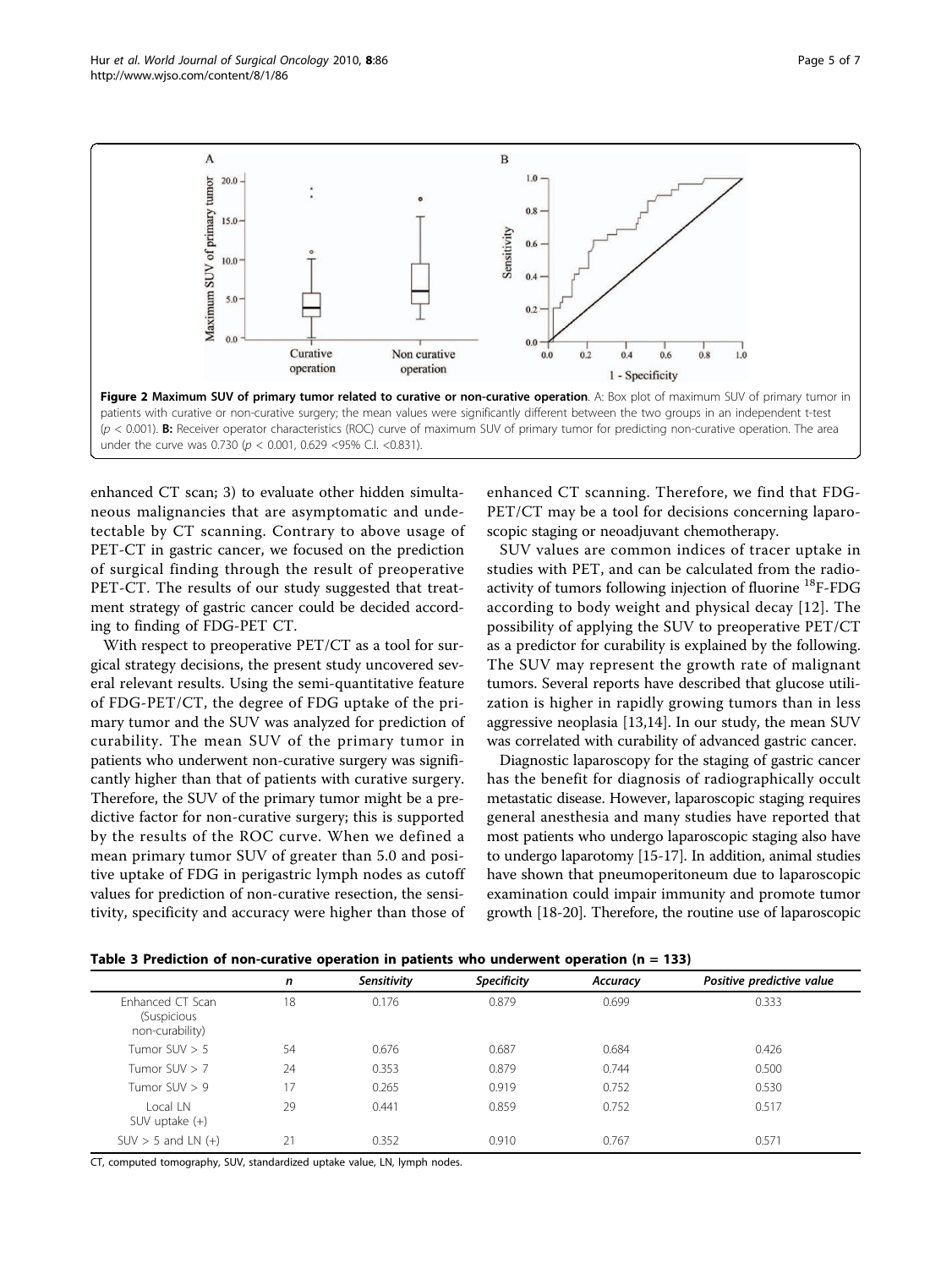<span id="page-5-0"></span>staging for patients with advanced gastric cancer has been questioned. Several studies have recommended that laparoscopic staging be performed in patients with advanced primary tumors (overinvasion into muscle propria) and no significant metastatic lesion, and avoided if the tumor does not involve the gastroesophageal junction and lymph node metastasis is absent on spiral CT or endoscopy ultrasound (EUS) [6,[21\]](#page-6-0). However, the results of CT or EUS are frequently subjective depending on the radiologist or endoscopist, whereas PET/CT can establish objective information such as the uptake of FDG in primary tumors or lymph nodes and the degree of uptake presented as the SUV.

In terms of FDG uptake in local lymph nodes, although PET/CT added anatomical information of lymph node enlargement, PET scanning is limited in its ability to separate a local lymph node from a primary tumor due to intense tracer accumulation and ill-defined anatomical boundaries [\[22](#page-6-0)]. Metastatic local lymph nodes were identified by PET/CT when there were enlarged lymph node lesions with FDG uptake occurring separately from primary tumors. In addition, there enlarged or conglomerated lymph nodes can lead to unresectablilty due to the invasion of the metastatic nodes into the pancreas and major vessels like hepatic artery or celiac trunk. Therefore, although the positive rate of metastatic lymph nodes in PET/CT is not high, it may indicate as aggressive as these gastric cancers are difficult to cure with resection. In our study, positive lymph node metastasis in PET/CT was related to non-curative surgery; this might have higher predictive accuracy for non-curative surgery that the SUV of the primary tumor alone.

Our study has several limitations. First, the number of enrolled patients might be too small to confirm the clinical validity of PET/CT for gastric cancer. Therefore, studies enrolling larger populations should be planned in order to confirm the correlation between preoperative PET/CT and operative findings. Second, the criteria for non-curative surgery might be subjective. In this study, gastric cancer with definite distant metastatic lesions (M1) or with surgical findings of invasion into the pancreatic head were necessarily defined as non-curative surgery. Pancreaticoduodenectomy as a curative surgery for pancreatic invasions of gastric cancer requiring are controversial due to high operative morbidity and mortality [\[23,24\]](#page-6-0). Moreover, no results from clinical trials have confirmed the benefit of pancreaticoduodenectomy for gastric cancer. Third, although previous studies have reported a difference in FDG uptake rate according to the histological type of gastric cancer [9,[25\]](#page-6-0), this was not observed in our study. We believe that confining our enrollment of patients to those with advanced gastric cancer might mask the difference in FDG uptake by histological type, since the tumor size and depth of invasion can effect on the FDG uptake [9].

#### Conclusions

Despite these limitations, our results show that high FDG uptake rate of the primary tumor and local lymph nodes is related to non-curable surgery. High SUV of the primary tumor and positive FDG uptake of local lymph nodes in PET/CT could predict non-curable surgery in locally advanced gastric cancer with higher specificity, accuracy and positive predictive values than those achieved by CT scan. Therefore, we suggest that gastric cancer patients showing high SUV in the primary tumor and positive FDG uptake in local lymph nodes at PET/ CT should be subjected to neoadjuvant chemotherapy or laparoscopic staging in order to avoid unnecessary laparotomy. Furthermore, we will evaluate the correlation between preoperative PET/CT and post-operative prognosis through follow-up of the enrolled patients to enhance the clinical benefit of PET/CT.

#### Author details

<sup>1</sup>Department of Surgery, Ajou University, School of Medicine, Suwon, Korea <sup>2</sup>Department of Nuclear Medicine, The Catholic University of Korea, College of Medicine, Seoul, Korea. <sup>3</sup>Department of Surgery, The Catholic University of Korea, College of Medicine, Seoul, Korea.

#### Authors' contributions

HH: Analysis of the data and drafting of the manuscript. SHK: Interpretation of data. WK, KYS, CHP: Revise it critically for important intellectual content. HMJ: Concept and design of the manuscript. All authors read and approved the final manuscript.

#### Competing interests

The authors declare that they have no competing interests.

Received: 26 May 2010 Accepted: 11 October 2010 Published: 11 October 2010

#### References

- 1. Kim JP: [Current status of surgical treatment of gastric cancer.](http://www.ncbi.nlm.nih.gov/pubmed/11815992?dopt=Abstract) J Surg Oncol 2002, 79:79-80.
- 2. Hartgrink HH, Bonenkamp HJ, van de Velde CJ: [Influence of surgery on](http://www.ncbi.nlm.nih.gov/pubmed/10601527?dopt=Abstract) [outcomes in gastric cancer.](http://www.ncbi.nlm.nih.gov/pubmed/10601527?dopt=Abstract) Surg Oncol Clin N Am 2000, 9:97-117.
- 3. Iriyama K, Nishiwaki H, Mori H, Suzuki H: [Prediction of post-operative](http://www.ncbi.nlm.nih.gov/pubmed/3733359?dopt=Abstract) [survival time by multivariate analysis in patients with advanced cancer](http://www.ncbi.nlm.nih.gov/pubmed/3733359?dopt=Abstract) [of the stomach.](http://www.ncbi.nlm.nih.gov/pubmed/3733359?dopt=Abstract) Int Surg 1986, 71:73-75.
- 4. Chen J, Cheong JH, Yun MJ, Kim J, Lim JS, Hyung WJ, Noh SH: [Improvement in preoperative staging of gastric adenocarcinoma with](http://www.ncbi.nlm.nih.gov/pubmed/15856477?dopt=Abstract) [positron emission tomography.](http://www.ncbi.nlm.nih.gov/pubmed/15856477?dopt=Abstract) Cancer 2005, 103:2383-2390.
- 5. Ajani J, Bekaii-Saab T, D'Amico TA, Fuchs C, Gibson MK, Goldberg M, Hayman JA, Ilson DH, Javle M, Kelley S, Kurtz RC, Locker GY, Meropol NJ, Minsky BD, Orringer MB, Osarogiagbon RU, Posey JA, Roth J, Sasson AR, Swisher SG, Wood DE, Yen Y: [Gastric Cancer Clinical Practice Guidelines.](http://www.ncbi.nlm.nih.gov/pubmed/16569388?dopt=Abstract) J Natl Compr Canc Netw 2006, 4:350-366.
- 6. Burke EC, Karpeh MS, Conlon KC, Brennan MF: [Laparoscopy in the](http://www.ncbi.nlm.nih.gov/pubmed/9060581?dopt=Abstract) [management of gastric adenocarcinoma.](http://www.ncbi.nlm.nih.gov/pubmed/9060581?dopt=Abstract) Ann Surg 1997, 225:262-267.
- 7. Kinkel K, Lu Y, Both M, Warren RS, Thoeni RF: [Detection of hepatic](http://www.ncbi.nlm.nih.gov/pubmed/12202709?dopt=Abstract) [metastases from cancers of the gastrointestinal tract by using](http://www.ncbi.nlm.nih.gov/pubmed/12202709?dopt=Abstract) [noninvasive imaging methods \(US, CT, MR imaging, PET\): a meta](http://www.ncbi.nlm.nih.gov/pubmed/12202709?dopt=Abstract)[analysis.](http://www.ncbi.nlm.nih.gov/pubmed/12202709?dopt=Abstract) Radiology 2002, 224:748-756.
- 8. Yeung HW, Macapinlac H, Karpeh M, Finn RD, Larson SM: [Accuracy of FDG-](http://www.ncbi.nlm.nih.gov/pubmed/14516555?dopt=Abstract)[PET in Gastric Cancer. Preliminary Experience.](http://www.ncbi.nlm.nih.gov/pubmed/14516555?dopt=Abstract) Clin Positron Imaging 1998, 1:213-221.
- 9. Mochiki E, Kuwano H, Katoh H, Asao T, Oriuchi N, Endo K: [Evaluation of](http://www.ncbi.nlm.nih.gov/pubmed/14961197?dopt=Abstract) [18F-2-deoxy-2-fluoro-D-glucose positron emission tomography for](http://www.ncbi.nlm.nih.gov/pubmed/14961197?dopt=Abstract) [gastric cancer.](http://www.ncbi.nlm.nih.gov/pubmed/14961197?dopt=Abstract) World J Surg 2004, 28:247-253.